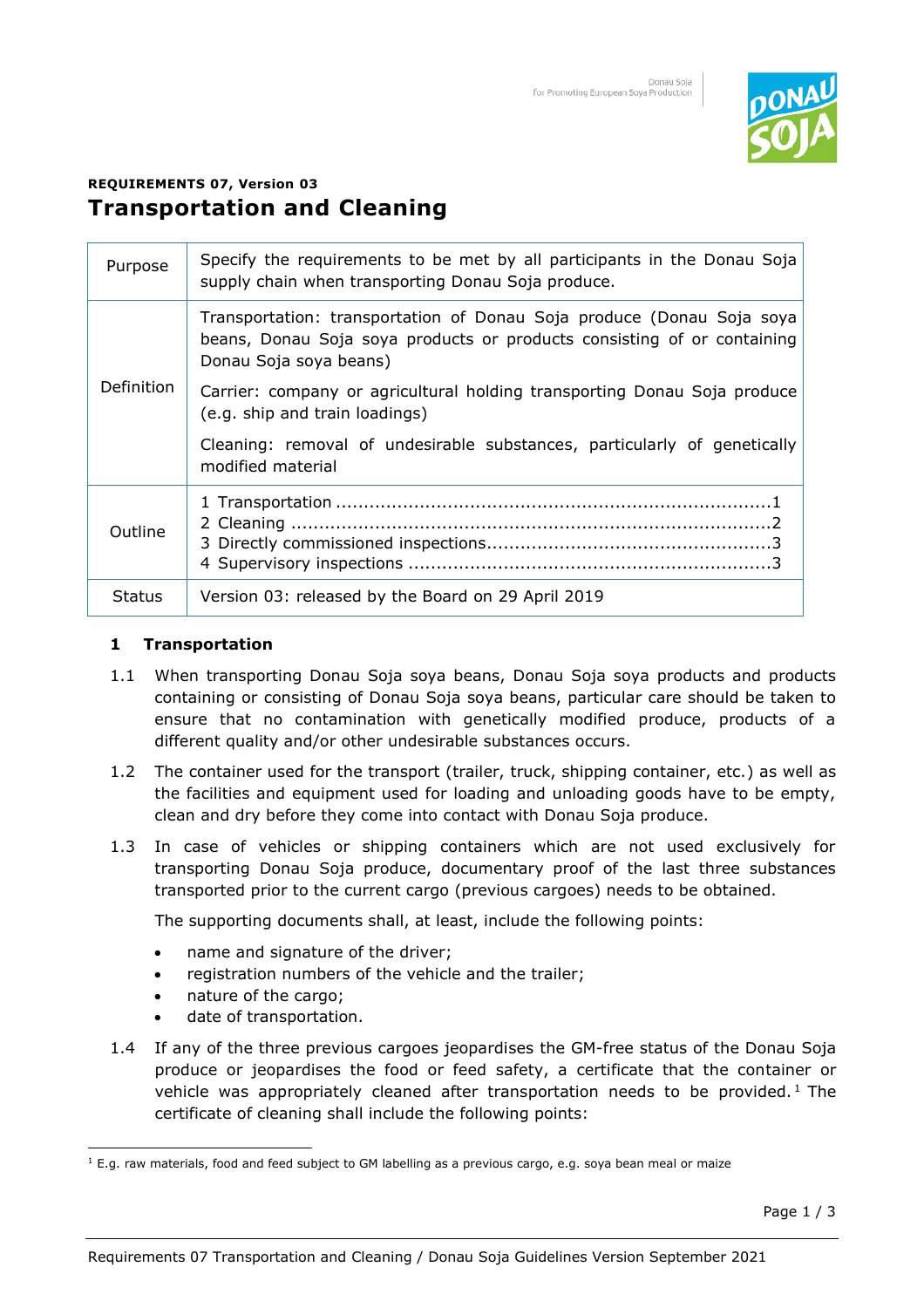

- name and signature of the person who did the cleaning;
- date and time (from ... to ...) of cleaning;
- cleaning measures;
- place of cleaning.
- 1.5 The carrier shall document all transportation of Donau Soja produce. The documentation shall include the following points:
	- company commissioning the transportation, name and address;
	- place of loading and unloading, company, address;
	- quantity;
	- corresponding lot certificates.
- 1.6 If a transportation is carried out by the respective Donau Soja certified company itself, this company shall comply with all requirements concerning the transportation and shall document this compliance.
- 1.7 If a non Donau Soja certified company is commissioned to carry out the transportation, the company commissioning the transportation shall be responsible for compliance with all requirements concerning the transportation. The company commissioning the transportation shall monitor and document compliance with these requirements on their own. If this is not possible, this company has to document in writing that these tasks are assumed by the carrier.
- 1.8 If Donau Soja certified products are temporarily stored at transshipment terminals or port facilities, operated by a non Donau Soja certified company, the company commissioning the transport shall ensure that no contamination and/or mixing of Donau Soja soya with soya of other qualities occurs during storage. Inspections of transshipment terminals or port facilities shall be conducted by a certification body recognised by Donau Soja Organisation.
- 1.9. If Donau Soja certified products are loaded directly onto a ship at transshipment terminals or port facilities, operated by a non Donau Soja certified company, a retained sample of each hold/ container in the ship shall be taken by a certification body recognised by Donau Soja Organisation; this sample shall be stored for at least one year safely and without influencing its quality, ensuring traceability.

## **2 Cleaning**

- 2.1 All facilities (gutters, elevators, drying sections, etc.), equipment (tools, excavators, trucks, etc.) and deposits (silos, warehouses, storage depots, etc.) coming into direct or indirect contact with Donau Soja produce have to be appropriately cleaned before contact if the risk of contamination of Donau Soja produce cannot otherwise be excluded.
- 2.2 Cleaning shall be documented in writing. The documentation shall include the following points:
	- name and signature of the person who did the cleaning;
	- date and time (from ... to ...) of cleaning;
	- cleaning measures;
	- reason for cleaning.